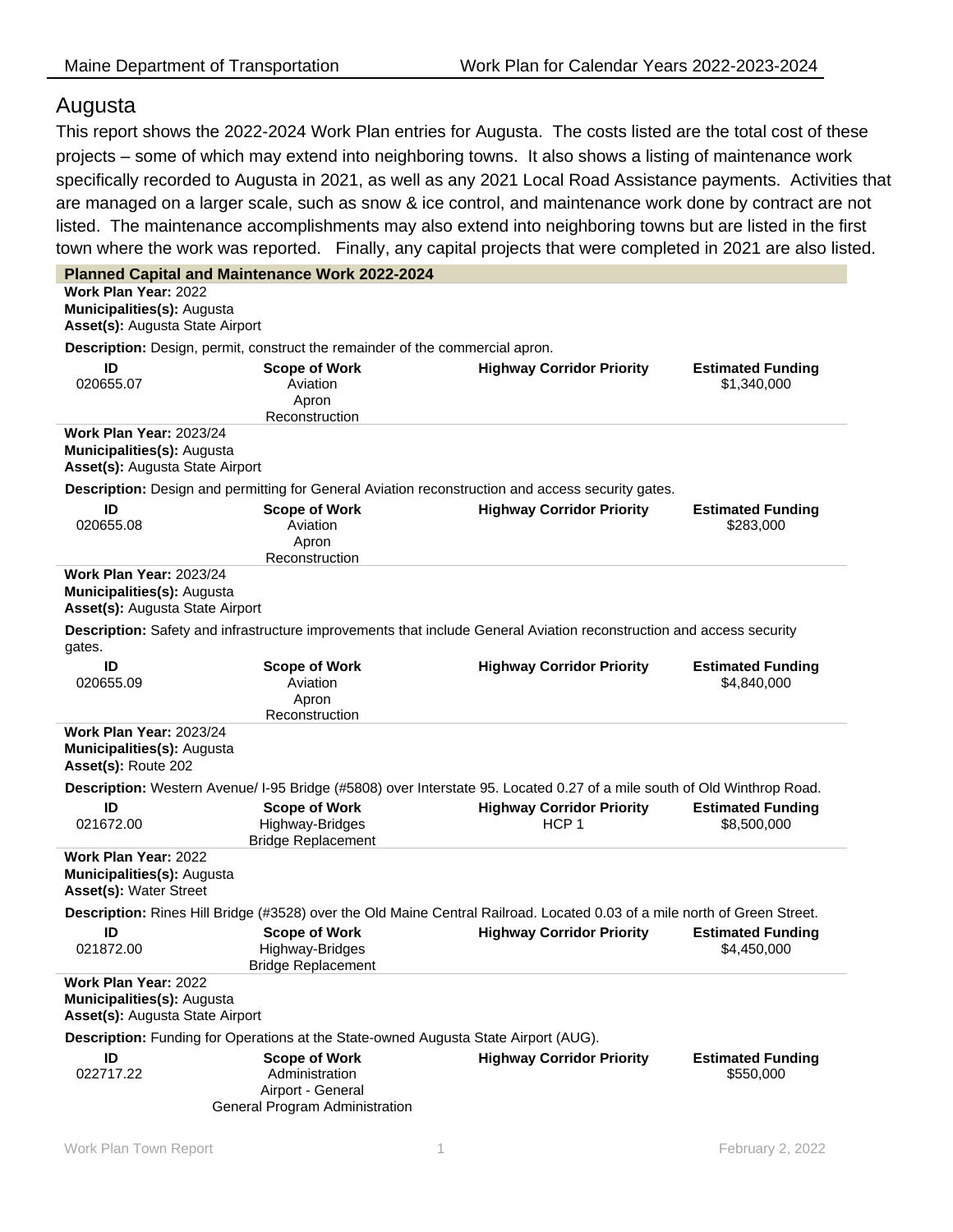| Work Plan Year: 2023<br>Municipalities(s): Augusta<br>Asset(s): Augusta State Airport                             |                                                                                                                                                                                                     |                                                      |                          |
|-------------------------------------------------------------------------------------------------------------------|-----------------------------------------------------------------------------------------------------------------------------------------------------------------------------------------------------|------------------------------------------------------|--------------------------|
|                                                                                                                   | Description: Funding for Operations at the State-owned Augusta State Airport (AUG).                                                                                                                 |                                                      |                          |
| ID                                                                                                                | <b>Scope of Work</b>                                                                                                                                                                                | <b>Highway Corridor Priority</b>                     | <b>Estimated Funding</b> |
| 022717.23                                                                                                         | Administration                                                                                                                                                                                      |                                                      | \$550,000                |
|                                                                                                                   | Airport - General                                                                                                                                                                                   |                                                      |                          |
|                                                                                                                   | General Program Administration                                                                                                                                                                      |                                                      |                          |
| <b>Work Plan Year: 2024</b>                                                                                       |                                                                                                                                                                                                     |                                                      |                          |
| Municipalities(s): Augusta                                                                                        |                                                                                                                                                                                                     |                                                      |                          |
| <b>Asset(s): Augusta State Airport</b>                                                                            |                                                                                                                                                                                                     |                                                      |                          |
|                                                                                                                   | Description: Funding for Operations at the State-owned Augusta State Airport (AUG).                                                                                                                 |                                                      |                          |
| ID                                                                                                                | <b>Scope of Work</b>                                                                                                                                                                                | <b>Highway Corridor Priority</b>                     | <b>Estimated Funding</b> |
| 022717.24                                                                                                         | Administration                                                                                                                                                                                      |                                                      | \$550,000                |
|                                                                                                                   | Airport - General                                                                                                                                                                                   |                                                      |                          |
|                                                                                                                   | General Program Administration                                                                                                                                                                      |                                                      |                          |
| <b>Work Plan Year: 2023/24</b>                                                                                    |                                                                                                                                                                                                     |                                                      |                          |
| Municipalities(s): Augusta                                                                                        |                                                                                                                                                                                                     |                                                      |                          |
| Asset(s): Route 17                                                                                                |                                                                                                                                                                                                     |                                                      |                          |
|                                                                                                                   | Description: Spaulding Brook Bridge (#2790) over Spaulding Brook. Located 0.41 of a mile southeast of Cony Road.                                                                                    |                                                      |                          |
| ID                                                                                                                | <b>Scope of Work</b>                                                                                                                                                                                | <b>Highway Corridor Priority</b>                     | <b>Estimated Funding</b> |
| 023126.00                                                                                                         | <b>Highway-Minor Spans</b>                                                                                                                                                                          | HCP <sub>2</sub>                                     | \$1,000,000              |
|                                                                                                                   | <b>Bridge Replacement</b>                                                                                                                                                                           |                                                      |                          |
| <b>Work Plan Year: 2022</b><br>Municipalities(s): Augusta<br>Asset(s): Agency Collaboration                       |                                                                                                                                                                                                     |                                                      |                          |
|                                                                                                                   |                                                                                                                                                                                                     |                                                      |                          |
|                                                                                                                   | Description: Coordination and plan development between The Maine Department of Agriculture, Conservation and Forestry<br>(DACF) and MaineDOT regarding submerged lands and shore harbor management. |                                                      |                          |
| ID                                                                                                                | <b>Scope of Work</b>                                                                                                                                                                                | <b>Highway Corridor Priority</b>                     | <b>Estimated Funding</b> |
| 023961.00                                                                                                         | Ports-Harbors<br>Ports and Harbors - General                                                                                                                                                        |                                                      | \$50,000                 |
|                                                                                                                   | Multimodal Improvements                                                                                                                                                                             |                                                      |                          |
| Work Plan Year: 2022                                                                                              |                                                                                                                                                                                                     |                                                      |                          |
| Municipalities(s): Augusta                                                                                        |                                                                                                                                                                                                     |                                                      |                          |
| Asset(s): Route 3                                                                                                 |                                                                                                                                                                                                     |                                                      |                          |
|                                                                                                                   | Description: Beginning 0.75 of a mile north of West River Road and extending south 0.03 of a mile.                                                                                                  |                                                      |                          |
|                                                                                                                   |                                                                                                                                                                                                     |                                                      |                          |
| ID<br>024205.00                                                                                                   | <b>Scope of Work</b>                                                                                                                                                                                | <b>Highway Corridor Priority</b><br>HCP <sub>1</sub> | <b>Estimated Funding</b> |
|                                                                                                                   | Highway Safety and Spot Improvements<br>Urban Highways                                                                                                                                              |                                                      | \$486,000                |
|                                                                                                                   | Safety Improvements                                                                                                                                                                                 |                                                      |                          |
| Work Plan Year: 2022                                                                                              |                                                                                                                                                                                                     |                                                      |                          |
| Municipalities(s): Augusta                                                                                        |                                                                                                                                                                                                     |                                                      |                          |
| Asset(s): Route 3                                                                                                 |                                                                                                                                                                                                     |                                                      |                          |
|                                                                                                                   | Description: Beginning 0.13 of a mile south of Henry's Way and extending south 0.03 of a mile.                                                                                                      |                                                      |                          |
|                                                                                                                   |                                                                                                                                                                                                     |                                                      |                          |
| ID                                                                                                                | <b>Scope of Work</b>                                                                                                                                                                                | <b>Highway Corridor Priority</b><br>HCP <sub>2</sub> | <b>Estimated Funding</b> |
| 024207.00                                                                                                         | Highway Safety and Spot Improvements<br>Urban Highways                                                                                                                                              |                                                      | \$484,000                |
|                                                                                                                   | Safety Improvements                                                                                                                                                                                 |                                                      |                          |
| Work Plan Year: 2022                                                                                              |                                                                                                                                                                                                     |                                                      |                          |
| Municipalities(s): Augusta<br>Asset(s): Route 201                                                                 |                                                                                                                                                                                                     |                                                      |                          |
| Description: Augusta Memorial Bridge (#5196) over the Kennebec River. Located 0.22 of a mile east of Gage Street. |                                                                                                                                                                                                     |                                                      |                          |
| ID                                                                                                                | <b>Scope of Work</b>                                                                                                                                                                                | <b>Highway Corridor Priority</b>                     | <b>Estimated Funding</b> |
| 024445.00                                                                                                         | Highway-Bridges                                                                                                                                                                                     |                                                      | \$25,000                 |
|                                                                                                                   | Lighting - PE Only                                                                                                                                                                                  |                                                      |                          |
| <b>Work Plan Year: 2023/24</b><br>Municipalities(s): Augusta                                                      |                                                                                                                                                                                                     |                                                      |                          |

**Asset(s):** High-Visibility Crosswalks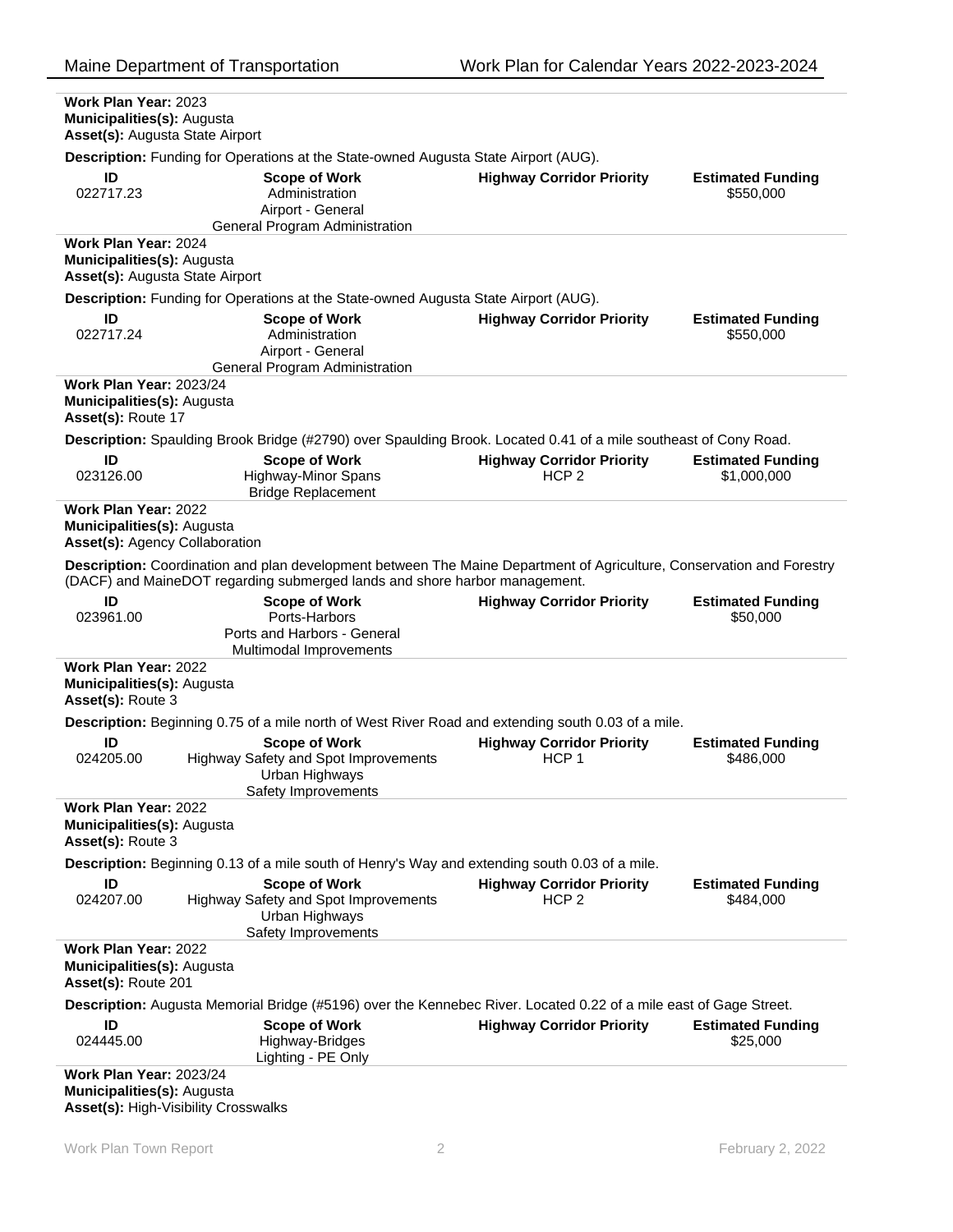**Description:** High-Visibility Pedestrian Crossing Demonstration project at multiple locations that will include innovative treatments such as Rectangular Rapid Flashing Beacons (RRFBs), dynamic pedestrian signage, thermoplastic crossings, and in-road lighting.

| ID<br>024769.00                                                                               | <b>Scope of Work</b><br>Bicycle/Pedestrian<br>On-Road Sidewalk/Trail<br><b>New Construction</b>                                                                                                                                                | <b>Highway Corridor Priority</b><br><b>HCP 2, 4</b>  | <b>Estimated Funding</b><br>\$200,000 |
|-----------------------------------------------------------------------------------------------|------------------------------------------------------------------------------------------------------------------------------------------------------------------------------------------------------------------------------------------------|------------------------------------------------------|---------------------------------------|
| Work Plan Year: 2023/24                                                                       |                                                                                                                                                                                                                                                |                                                      |                                       |
| Municipalities(s): Augusta<br>Asset(s): Route 201                                             |                                                                                                                                                                                                                                                |                                                      |                                       |
|                                                                                               | <b>Description:</b> Located at the intersection of Route 201 and Gage Street.                                                                                                                                                                  |                                                      |                                       |
| ID                                                                                            | <b>Scope of Work</b>                                                                                                                                                                                                                           | <b>Highway Corridor Priority</b>                     | <b>Estimated Funding</b>              |
| 025273.00                                                                                     | Highway Safety and Spot Improvements<br>Urban Highways<br>Safety Improvements                                                                                                                                                                  | HCP <sub>2</sub>                                     | \$700,000                             |
| <b>Work Plan Year: 2022</b>                                                                   |                                                                                                                                                                                                                                                |                                                      |                                       |
| Municipalities(s): Augusta<br>Asset(s): Old Belgrade Road                                     |                                                                                                                                                                                                                                                |                                                      |                                       |
|                                                                                               | Description: Old Belgrade Road/I-95 Bridge (#5806) over Interstate 95. Located 0.40 of a mile north of Eight Rod Road.                                                                                                                         |                                                      |                                       |
| ID<br>025467.00                                                                               | <b>Scope of Work</b><br>Highway-Bridges<br>Bridge Improvements - PE Only                                                                                                                                                                       | <b>Highway Corridor Priority</b><br>HCP <sub>1</sub> | <b>Estimated Funding</b><br>\$250,000 |
| <b>Work Plan Year: 2023/24</b><br>Municipalities(s): Augusta<br>Asset(s): Route 201/Route 202 |                                                                                                                                                                                                                                                |                                                      |                                       |
| Designated Spending approval.                                                                 | Description: Beginning at Route 105 and extending north 0.64 of a mile on Route 201. Beginning at Route 201 and<br>extending east 0.08 of a mile on Route 202. Including exits on the rotary. Project funding is contingent on Congressionally |                                                      |                                       |
| ID                                                                                            | <b>Scope of Work</b>                                                                                                                                                                                                                           | <b>Highway Corridor Priority</b>                     | <b>Estimated Funding</b>              |
| 025751.00                                                                                     | Highway Safety and Spot Improvements<br>Rural Highways<br>Safety Improvements                                                                                                                                                                  | <b>HCP 2, 3</b>                                      | \$6,030,000                           |
| <b>Work Plan Year: 2022</b>                                                                   |                                                                                                                                                                                                                                                |                                                      |                                       |
| Municipalities(s): Augusta<br>Asset(s): Route 9                                               |                                                                                                                                                                                                                                                |                                                      |                                       |
|                                                                                               | Description: Beginning at the Chelsea town line and extending north 0.80 of a mile.                                                                                                                                                            |                                                      |                                       |
| ID<br>025767.00                                                                               | <b>Scope of Work</b><br><b>Highway Paving</b><br>Rural Highways<br><b>Ultra-Thin Bonded Wearing Course</b>                                                                                                                                     | <b>Highway Corridor Priority</b><br>HCP <sub>2</sub> | <b>Estimated Funding</b>              |
| Work Plan Year: 2023                                                                          |                                                                                                                                                                                                                                                |                                                      |                                       |
| Municipalities(s): Augusta<br>Asset(s): Augusta State Airport                                 |                                                                                                                                                                                                                                                |                                                      |                                       |
| Description: Replace Roof on the Snow Removal Equipment (SRE) Building.                       |                                                                                                                                                                                                                                                |                                                      |                                       |
| ID                                                                                            | <b>Scope of Work</b>                                                                                                                                                                                                                           | <b>Highway Corridor Priority</b>                     | <b>Estimated Funding</b>              |
| 026045.00                                                                                     | Multimodal System Operations                                                                                                                                                                                                                   |                                                      | \$100,000                             |
|                                                                                               | Airport - General<br><b>Facilities Management</b>                                                                                                                                                                                              |                                                      |                                       |
| Work Plan Year: 2024                                                                          |                                                                                                                                                                                                                                                |                                                      |                                       |
| <b>Municipalities(s): Augusta</b><br>Asset(s): Augusta State Airport                          |                                                                                                                                                                                                                                                |                                                      |                                       |
| <b>Description: Terminal Building renovations.</b>                                            |                                                                                                                                                                                                                                                |                                                      |                                       |
| ID                                                                                            | <b>Scope of Work</b>                                                                                                                                                                                                                           | <b>Highway Corridor Priority</b>                     | <b>Estimated Funding</b>              |
| 026047.00                                                                                     | Multimodal System Operations<br>Airport - General<br><b>Facilities Management</b>                                                                                                                                                              |                                                      | \$150,000                             |
| Work Plan Year: 2022                                                                          |                                                                                                                                                                                                                                                |                                                      |                                       |
|                                                                                               |                                                                                                                                                                                                                                                |                                                      |                                       |

**Municipalities(s):** Augusta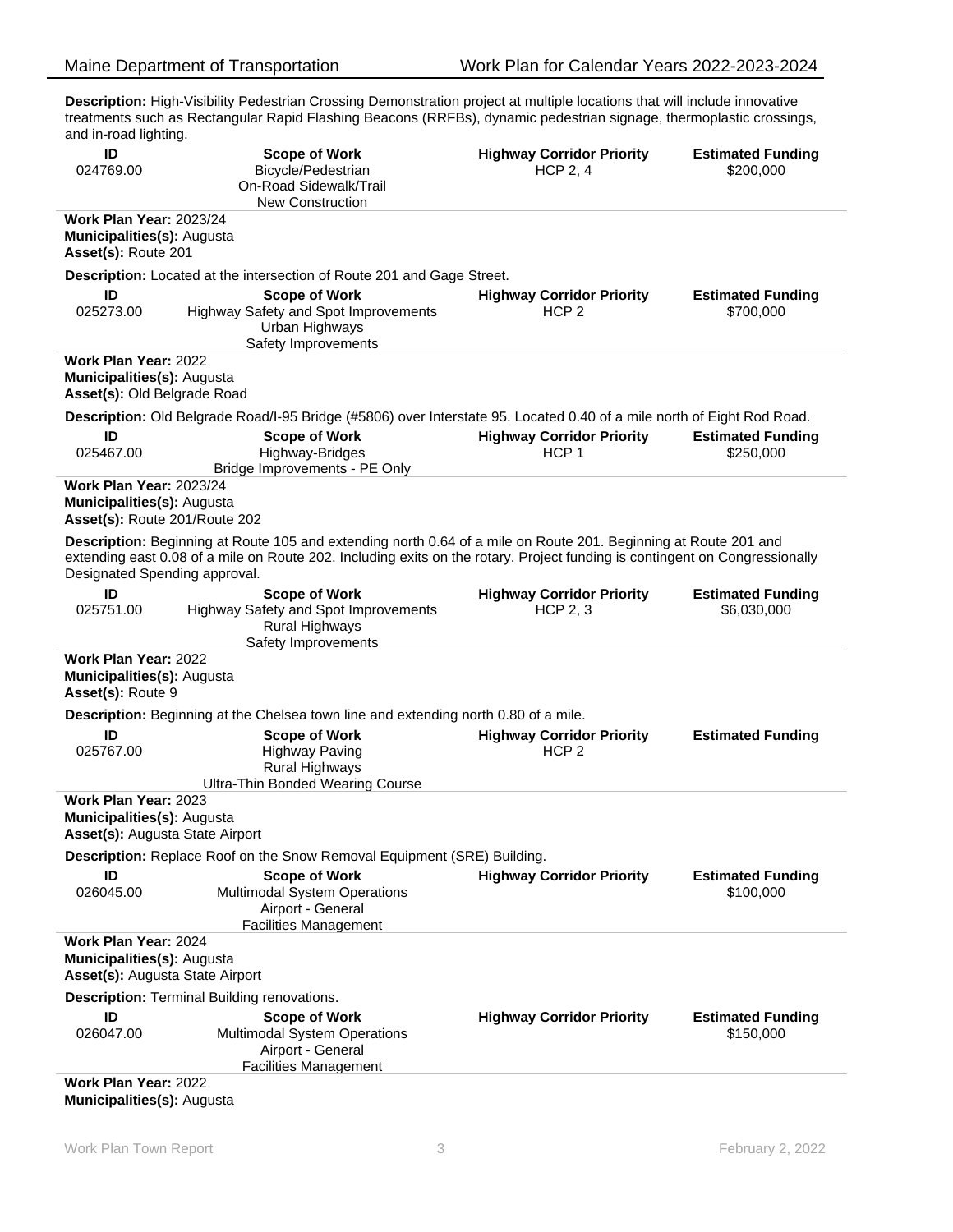| Asset(s): Augusta State Airport                                                                                    |                                                                                                                          |                                  |                          |  |
|--------------------------------------------------------------------------------------------------------------------|--------------------------------------------------------------------------------------------------------------------------|----------------------------------|--------------------------|--|
|                                                                                                                    | Description: Oil water separator upgrade.                                                                                |                                  |                          |  |
| ID                                                                                                                 | <b>Scope of Work</b>                                                                                                     | <b>Highway Corridor Priority</b> | <b>Estimated Funding</b> |  |
| 026049.00                                                                                                          | <b>Multimodal System Operations</b>                                                                                      |                                  | \$20,000                 |  |
|                                                                                                                    | Airport - General                                                                                                        |                                  |                          |  |
|                                                                                                                    | <b>Facilities Management</b>                                                                                             |                                  |                          |  |
| Work Plan Year: 2022                                                                                               |                                                                                                                          |                                  |                          |  |
| Municipalities(s): Augusta<br>Asset(s): Route 201                                                                  |                                                                                                                          |                                  |                          |  |
| mile east of Gage Street.                                                                                          | Description: Superstructure improvements to Augusta Memorial Bridge (#5196) over Kennebec River. Located 0.22 of a       |                                  |                          |  |
| ID                                                                                                                 | <b>Scope of Work</b>                                                                                                     | <b>Highway Corridor Priority</b> | <b>Estimated Funding</b> |  |
| 026164.00                                                                                                          | Highway-Bridges                                                                                                          |                                  | \$350,000                |  |
|                                                                                                                    | Bridge Improvements - PE Only                                                                                            |                                  |                          |  |
| Work Plan Year: 2022<br>Municipalities(s): Augusta                                                                 | Asset(s): Route 11/Route 201/Route 202                                                                                   |                                  |                          |  |
|                                                                                                                    |                                                                                                                          |                                  |                          |  |
|                                                                                                                    | Description: Pedestrian safety improvements at the Memorial traffic circle.                                              |                                  |                          |  |
| ID                                                                                                                 | <b>Scope of Work</b>                                                                                                     | <b>Highway Corridor Priority</b> | <b>Estimated Funding</b> |  |
| 026336.00                                                                                                          | Bicycle/Pedestrian                                                                                                       | HCP <sub>2</sub>                 | \$55,000                 |  |
|                                                                                                                    | On-Road Sidewalk/Trail<br>Safety Improvements - PE Only                                                                  |                                  |                          |  |
| <b>Work Plan Year: 2023/24</b>                                                                                     |                                                                                                                          |                                  |                          |  |
| Municipalities(s): Augusta<br>Asset(s): Route 17                                                                   |                                                                                                                          |                                  |                          |  |
|                                                                                                                    | Description: Thorne Brook Bridge (#2850) over Thorne Brook. Located 0.28 of a mile southeast of Cony Road.               |                                  |                          |  |
| ID                                                                                                                 | <b>Scope of Work</b>                                                                                                     | <b>Highway Corridor Priority</b> | <b>Estimated Funding</b> |  |
| 026444.00                                                                                                          | <b>Highway-Minor Spans</b><br><b>Bridge Replacement</b>                                                                  | HCP <sub>2</sub>                 | \$1,000,000              |  |
| Work Plan Year: 2022<br>Municipalities(s): Augusta<br>Asset(s): Route 17                                           |                                                                                                                          |                                  |                          |  |
|                                                                                                                    | Description: Beginning at Route 32 and extending west 12.75 miles to Route 9.                                            |                                  |                          |  |
| ID                                                                                                                 | <b>Scope of Work</b>                                                                                                     | <b>Highway Corridor Priority</b> | <b>Estimated Funding</b> |  |
| 025765.00                                                                                                          | <b>Highway Paving</b><br>Rural Highways<br><b>Ultra-Thin Bonded Wearing Course</b>                                       | HCP <sub>2</sub>                 |                          |  |
| Work Plan Year: 2022                                                                                               |                                                                                                                          |                                  |                          |  |
| Municipalities(s): Augusta<br><b>Asset(s): Route 201</b>                                                           |                                                                                                                          |                                  |                          |  |
| and extending north 0.50 of a mile.                                                                                | Description: Beginning at Maple Street and extending north 1.11 miles. Beginning 0.22 of a mile north of Winthrop Street |                                  |                          |  |
| ID                                                                                                                 | <b>Scope of Work</b>                                                                                                     | <b>Highway Corridor Priority</b> | <b>Estimated Funding</b> |  |
| 024365.00                                                                                                          | Highway Safety and Spot Improvements<br>Rural Highways                                                                   | HCP <sub>2</sub>                 | \$100,000                |  |
|                                                                                                                    | Highway Improvement - PE Only                                                                                            |                                  |                          |  |
| <b>Work Plan Year: 2023/24</b><br>Municipalities(s): Augusta<br>Asset(s): Route 202                                |                                                                                                                          |                                  |                          |  |
| Description: Beginning 0.16 of a mile east of the intersection of Granite Hill Road and extending east 1.67 miles. |                                                                                                                          |                                  |                          |  |
| ID                                                                                                                 | <b>Scope of Work</b>                                                                                                     | <b>Highway Corridor Priority</b> | <b>Estimated Funding</b> |  |
| 022392.00                                                                                                          | <b>Highway Construction/Rehabilitation</b><br>Rural Highways<br><b>Highway Rehabilitation</b>                            | HCP <sub>2</sub>                 | \$4,600,000              |  |
| Work Plan Year: 2023                                                                                               |                                                                                                                          |                                  |                          |  |
| Municipalities(s): Augusta<br>Asset(s): Middle Road                                                                |                                                                                                                          |                                  |                          |  |